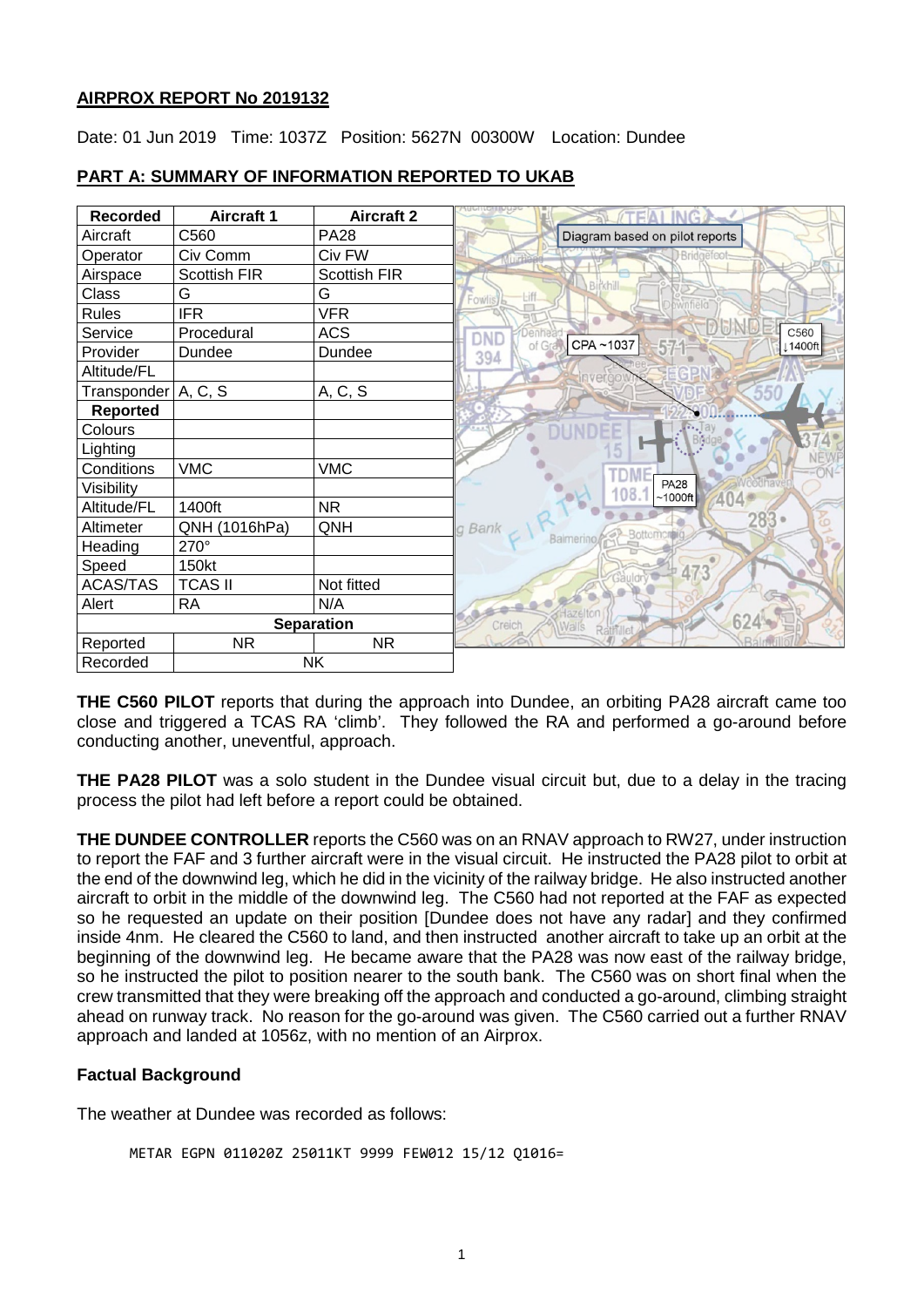#### **Analysis and Investigation**

### **CAA ATSI**

The C560 was inbound to Dundee on the RNAV Approach to RW27, in receipt of a Procedural Service from Dundee ATC. The PA28 was in the visual circuit at Dundee and was holding in an orbit on the end of the downwind leg, in receipt of an Aerodrome Control Service from Dundee ATC. The Dundee controller was providing a combined Aerodrome and Approach Procedural Service at the time of the Airprox. There were 3 aircraft in the left-hand visual circuit, another aircraft holding at a nearby reservoir, one transit aircraft on a Basic Service and one aircraft taxiing for departure. The Dundee R/T and the Area Radar recordings were reviewed for the period. The C560 faded from radar cover at altitude 1800ft and the PA28 did not display on the radar. As such CPA could not be measured and no meaningful screenshots could be produced.

At 1033:00, the C560 pilot made initial R/T contact with the controller and advised that they had just passed IBVIM inbound for the RNAV Approach RW27. A Procedural Service was agreed, and the pilot was cleared for the RNAV Approach, instructed to descend with the procedure and report at the final approach fix. The pilot provided a full and accurate readback.

Between 1033:00 and 1036:50, there were several position reports made by the pilots of the aircraft operating in the visual circuit. These calls resulted in instructions being issued for the PA28 pilot to hold at the end of the downwind leg, one further aircraft to hold at the mid-point downwind and a third aircraft to hold at the start of the downwind leg. The instruction to the PA28 pilot was *"at the end of the downwind leg take up a right- hand orbit until advised".* The readback from the pilot was *"end of downwind leg, right- hand orbit, callsign".*

At 1036:50, the controller asked the C560 pilot to report their position. The pilot said that they had just passed the Final Approach Fix and were 4 miles out. The controller cleared the pilot to land RW27 and passed the surface wind.

At 1037:10, the controller passed Traffic Information to the C560 pilot advising them that there was one light aircraft orbiting at the southern section of the railway bridge. The pilot advised that they were looking.

At 1037:30, the controller instructed the PA28 pilot to proceed further to the south, the pilot asked the controller to say again and the controller instructed the pilot to orbit further south, over the south bank. The pilot read this back correctly.

At 1037:50 the C560 pilot reported breaking off the approach.



# **UK AIP AD 2-EGPN-4-1 Standard Left-Hand circuit Runway 27 with Railway Bridge displayed**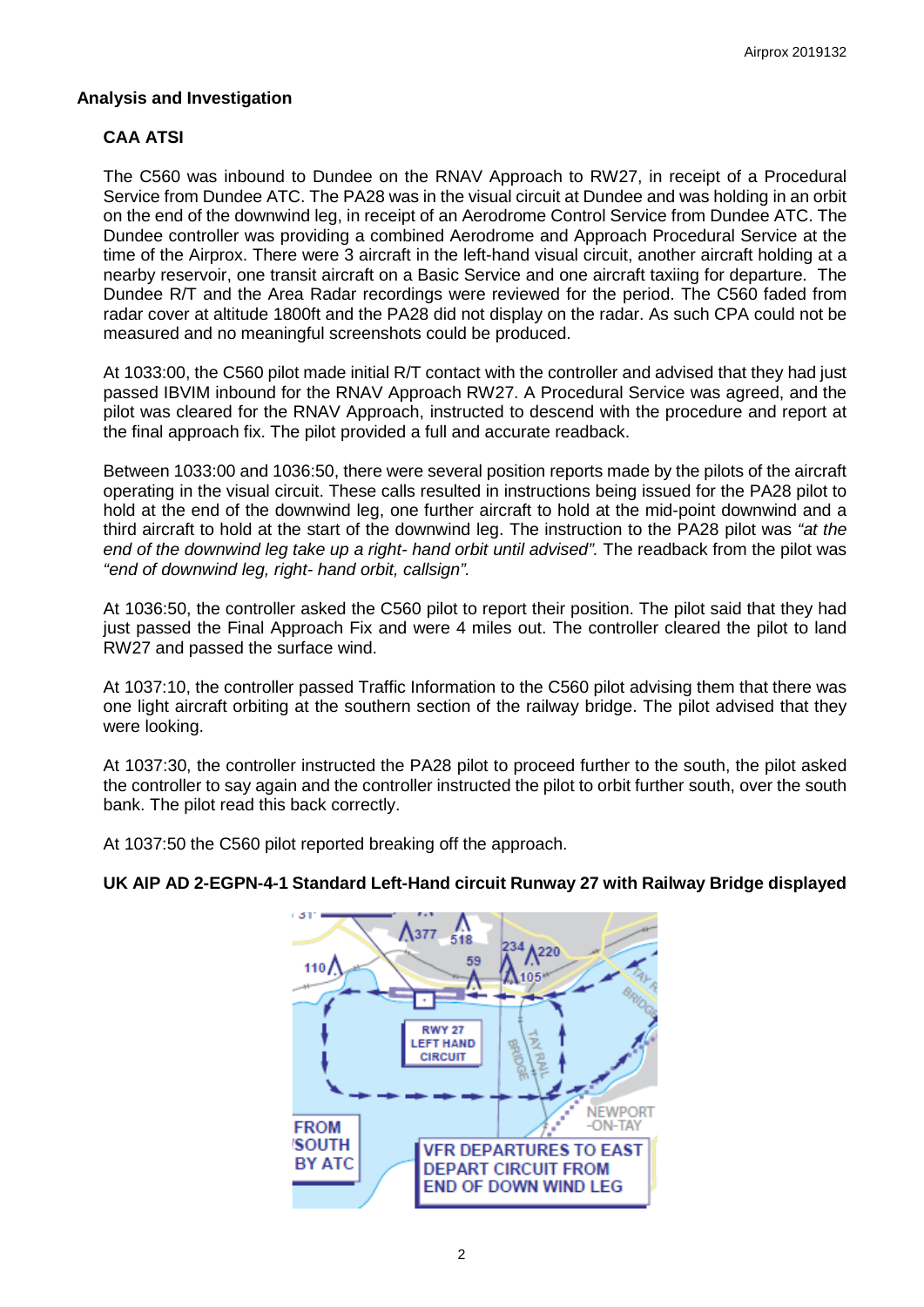### **CAP 493 Section 1 Chapter 12 Procedural Service (Relevant paragraphs)**

#### **Definition**

*Procedural Service is an ATS where, in addition to the provisions of Basic Service, the controller provides restrictions, instructions, and approach clearances, which if complied with, will achieve deconfliction minima against other aircraft participating in the Procedural Service. Neither traffic information nor deconfliction advice can be passed with respect to unknown traffic.* 

#### **Traffic Information**

*The controller shall provide traffic information, if it is considered that a confliction may exist, on other known traffic; however, there is no requirement for deconfliction advice to be passed, and the pilot remains responsible for collision avoidance.* 

Within Class G Airspace under a Procedural Service, pilots remain responsible for their own collision avoidance. However, controllers are responsible for assisting pilots to meet this responsibility by providing pilots with Traffic Information on known traffic. During the period of the ATSI R/T review, the controller appeared to be planning effectively, passing relevant Traffic Information, and had organised all circuit traffic to hold to the south of the final approach track to enable the C560 to integrate safely. Traffic Information on the orbiting PA28 was passed to the pilot of the C560, and when the controller noticed that the PA28 pilot had strayed further north of their intended orbit area, they instructed the pilot to move further away from the final approach track to the south bank.

#### **UKAB Secretariat**

The C560 and PA28 pilots shared an equal responsibility for collision avoidance and not to operate in such proximity to other aircraft as to create a collision hazard<sup>[1](#page-2-0)</sup>.

#### **Summary**

An Airprox was reported when a C560 and a PA28 flew into proximity in the approach to Dundee at 1037hrs on Saturday 1<sup>st</sup> June 2019. The C560 pilot was operating under IFR in VMC and conducting an RNAV approach, in receipt of a Procedural Service from Dundee, the PA28 was VFR in VMC in the visual circuit, and was in receipt of a Aerodrome Control Service from Dundee.

#### **PART B: SUMMARY OF THE BOARD'S DISCUSSIONS**

Information available consisted of reports from the C560 pilot, transcripts of the relevant RT frequencies, reports from the air traffic controllers involved and reports from the appropriate ATC operating authorities. Relevant contributory factors mentioned during the Board's discussions are highlighted within the text in bold, with the numbers referring to the Contributory Factors table displayed in Part C.

The Board first looked at the actions of the C560 pilot. He was making an IFR approach to Dundee when he received a TCAS RA instructing him to climb and so executed a go-around (**CF2**, **CF3**). A member who had regularly flown into Dundee commented that there was a steep angle of approach into Dundee (3.5°) and this probably meant the C560 was above 1000ft (the height below which TCAS RA's are usually inhibited) when at 3nm, relatively close to the airfield. They speculated that this meant that when the trajectory of the PA28 alerted on the TCAS, the C560 pilot had no choice but to go around; even if he could see the PA28 and knew it was not a threat, he was obliged to follow the TCAS RA (**CF4**). Members thought it was a shame that he didn't tell the controller why he was going around

l

<span id="page-2-0"></span><sup>1</sup> SERA.3205 Proximity..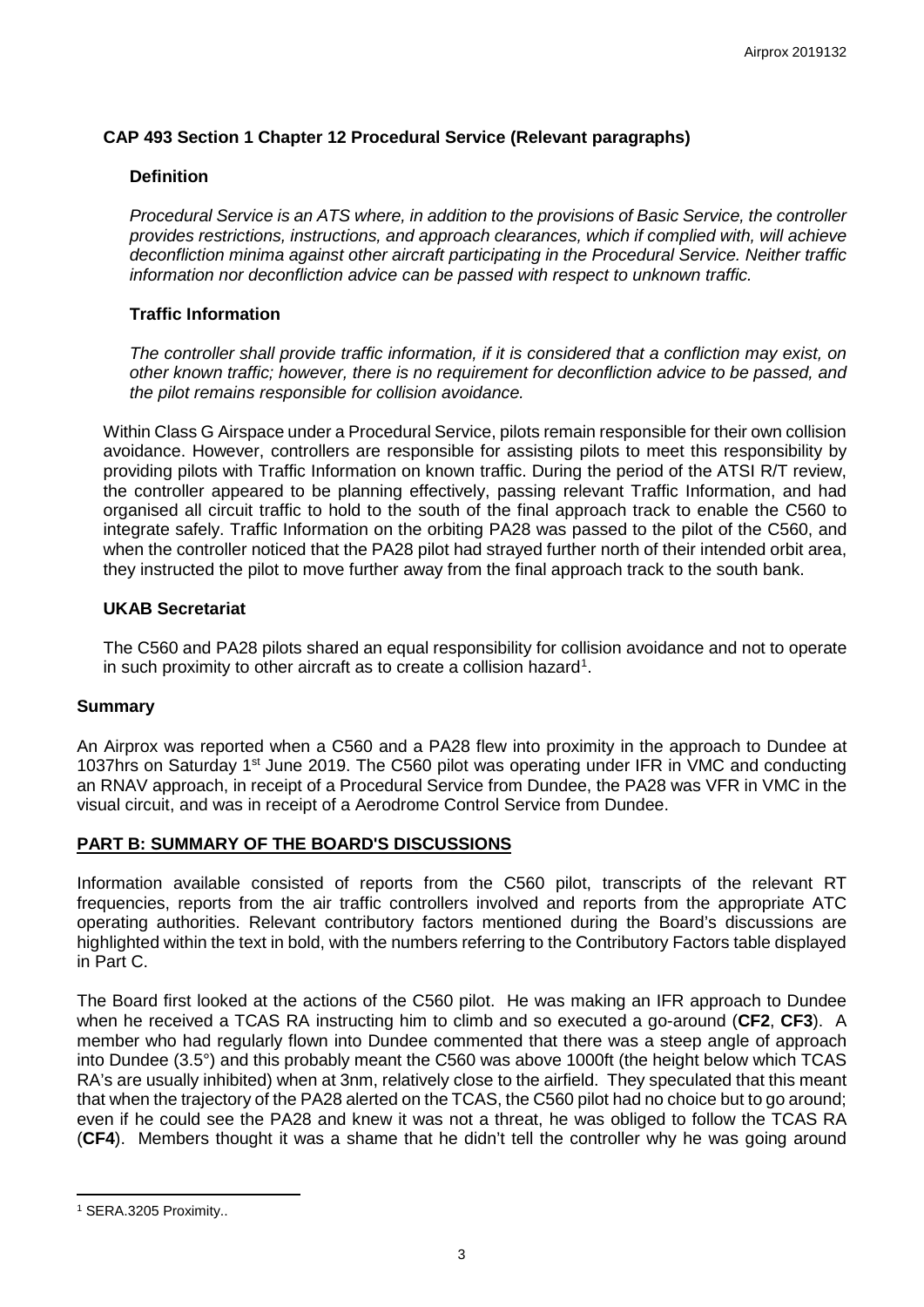because, had he done so, it would have meant the investigation process at Dundee would have been triggered and the PA28 pilot may have been contacted for a report in a more timely manner.

Turning to the PA28 pilot, although there was not a report from him, members agreed that he had been told to conduct an orbit downwind by the controller, and although he ended up creeping close to the base leg (**CF1**), the controller hadn't initially given him a fixed point to orbit at other than 'at the end of the downwind leg' which was somewhat open to interpretation. Members discussed whether, because he was a student, he should have been given a definitive place to orbit, particularly because the south side of the river gradually routes northwards and so it is easy for students who are using the south-side as their 'end of the downwind leg' to be pulled towards the base leg without realising it. A more definitive 'orbit at the south end of the railway bridge' might have ensured better compliance.

Finally, the Board looked at the actions of the controller. Wondering whether he should have been more aware that the PA28 pilot was a solo student and given him a more specific instructions, members noted that CAP413<sup>[2](#page-3-0)</sup> required solo-students to use the callsign 'student' on initial contact to ensure controllers knew that a student was alone in the cockpit. It was not known whether this had been the case, but controlling members opined that it was usually obvious to controllers when aircraft based at their unit were solo-students anyway. Furthermore, the Board was told that using the phrase 'orbit downwind' was fairly standard practice and it would be expected that most students should be able to follow such an instruction. The Board agreed that asking pilots to orbit was an acceptable method of sequencing aircraft in the circuit, even for students, although this incident perhaps served as a reminder of their sometimes-limited capacity. Notwithstanding, the controller had kept an eye on the PA28, had noticed when it appeared to drift towards the C560 and had told the pilot to orbit on the south-bank of the river. [UKAB Secretariat Note: Dundee ATC have subsequently confirmed that they have very clear written procedures detailing the handling of solo and low-hours students.]

In assessing the risk of the Airprox, the Board quickly agreed that although the generation of a TCAS RA was less than ideal and indicated that safety had been reduced, there had been no risk of collision. Accordingly, the Board assessed the risk as Category C.

### **PART C: ASSESSMENT OF CONTRIBUTORY FACTORS AND RISK**

#### Contributory Factors:

|     | 2019132                                                                              |                                |                                    |  |  |  |  |  |
|-----|--------------------------------------------------------------------------------------|--------------------------------|------------------------------------|--|--|--|--|--|
| CF. | Factor                                                                               | <b>Description</b>             | <b>Amplification</b>               |  |  |  |  |  |
|     | <b>Flight Elements</b>                                                               |                                |                                    |  |  |  |  |  |
|     | <b>• Tactical Planning and Execution</b>                                             |                                |                                    |  |  |  |  |  |
| 1   | <b>Human Factors</b>                                                                 | • Action Performed Incorrectly | Incorrect or ineffective execution |  |  |  |  |  |
|     | • Situational Awareness of the Conflicting Aircraft and Action                       |                                |                                    |  |  |  |  |  |
| 2   | • Interpretation of Automation or Flight Deck<br><b>Human Factors</b><br>Information |                                | CWS sighting report                |  |  |  |  |  |
|     | • Electronic Warning System Operation and Compliance                                 |                                |                                    |  |  |  |  |  |
| 3   | Contextual                                                                           | • ACAS/TCAS RA                 | <b>TCAS RA event</b>               |  |  |  |  |  |
| 4   | Technical<br>• ACAS/TCAS Nuisance Alarm                                              |                                | CWS alerted inaptly for VFR flight |  |  |  |  |  |

Degree of Risk: C.

#### Safety Barrier Assessment<sup>[3](#page-3-1)</sup>

l <sup>2</sup> CAP413 2.33 Students

<span id="page-3-1"></span><span id="page-3-0"></span><sup>&</sup>lt;sup>3</sup> The UK Airprox Board scheme for assessing the Availability, Functionality and Effectiveness of safety barriers can be found on the [UKAB Website.](http://www.airproxboard.org.uk/Learn-more/Airprox-Barrier-Assessment/)